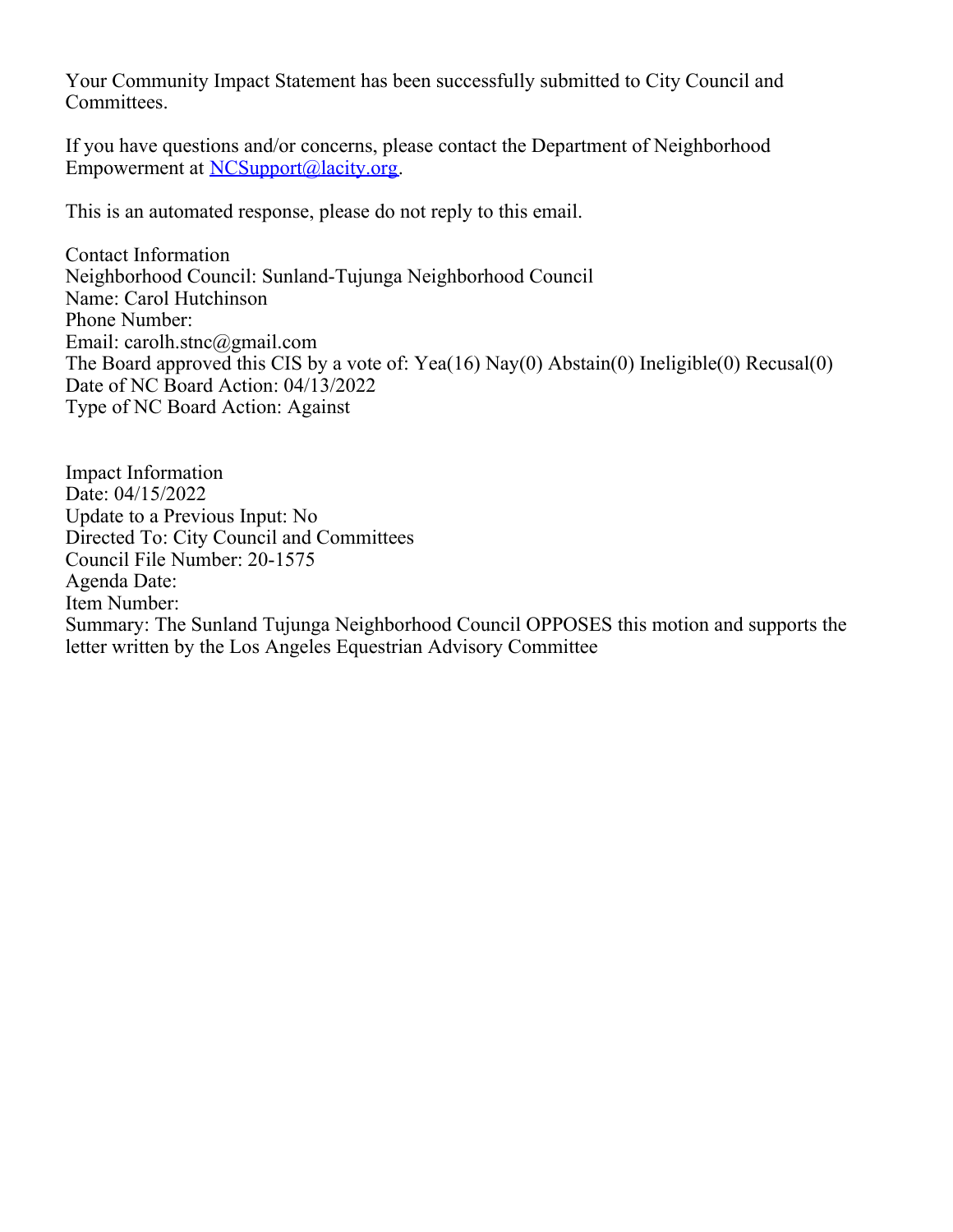## **LOS ANGELES EQUINE ADVISORY COMMITTEE**

CITY COUNCIL REPRESENTATIVES:

1st District: Julian Sandoval 2nd District: Jeffrey Rewald 3rd District: Jill Haber 4th District: Lisa Hanawalt 5th District: David Ramey, DVM 6th District: Mary Benson 7th District: Dale Gibson 8th District: Todd LaVergne

## **CITY OF LOS ANGELES**

CALIFORNIA



**Eric Garcetti** MAYOR

Chair: Stefanie Smith, Department of Recreation and Parks

> 9th District: Vacant 10<sup>th</sup> District: Kevin Atkins 11<sup>th</sup> District: Larry Watts 12th District: Stacia Crane 13th District: Gene Gilbert 14th District: Vacant 15th District: Vacant Mayor's Office: Scott Perez

Los Angeles City Hall 200 North Spring Street February 10, 2022 Los Angeles, CA 90012

Mayor Garcetti and City Council,

Los Angeles City Council established the Los Angeles Equine Advisory Committee in 2009, under the recommendation of City Council Persons, Wendy Greuel and Tom LaBonge, who never missed and opportunity to talk to you about horses. They LAEAC is comprised of one Representative from each Council District and the Office of the Mayor.

A Motion from the Board of Animal Services Commissioners pertaining to rodeo in the City of Los Angeles is coming to Council for a Vote. This Motion did not include the guidance or opinions of the Los Angeles Equine Advisory Committee. LAEAC whose members represent all disciplines of riding and of the equine industry, including a world class Veterinarian, Legal Advisors, everyday horse enthusiasts, professional riders and competitors. Only recently did our Committee become aware of the Motion, to Ban Rodeo, from the Board of Animal Services, after a news headline from a local Professional Bull Riders event, "Cowboys injured -4, Bulls Injured-0."

We in Los Angeles are blessed, as are few major urban areas, in possessing a large, active, vibrant equestrian community. In Los Angeles City and County, there are over 90,000 horses. Horses are not only a source of joy, relaxation, recreation, and competition, they are also an important economic entity.

According to a 2018 report, the equine industry in the United States is worth \$122 billion and employs 1.74 million people. In terms of total effect on the U.S. gross domestic product, California lead the way at \$6.97 billion a year, ( but in 2019 this number had moved up 19% to \$8.3 billion a year) with 698,345 horses. Texas spent \$5.23 billion in 2018, with 978,822 with horses.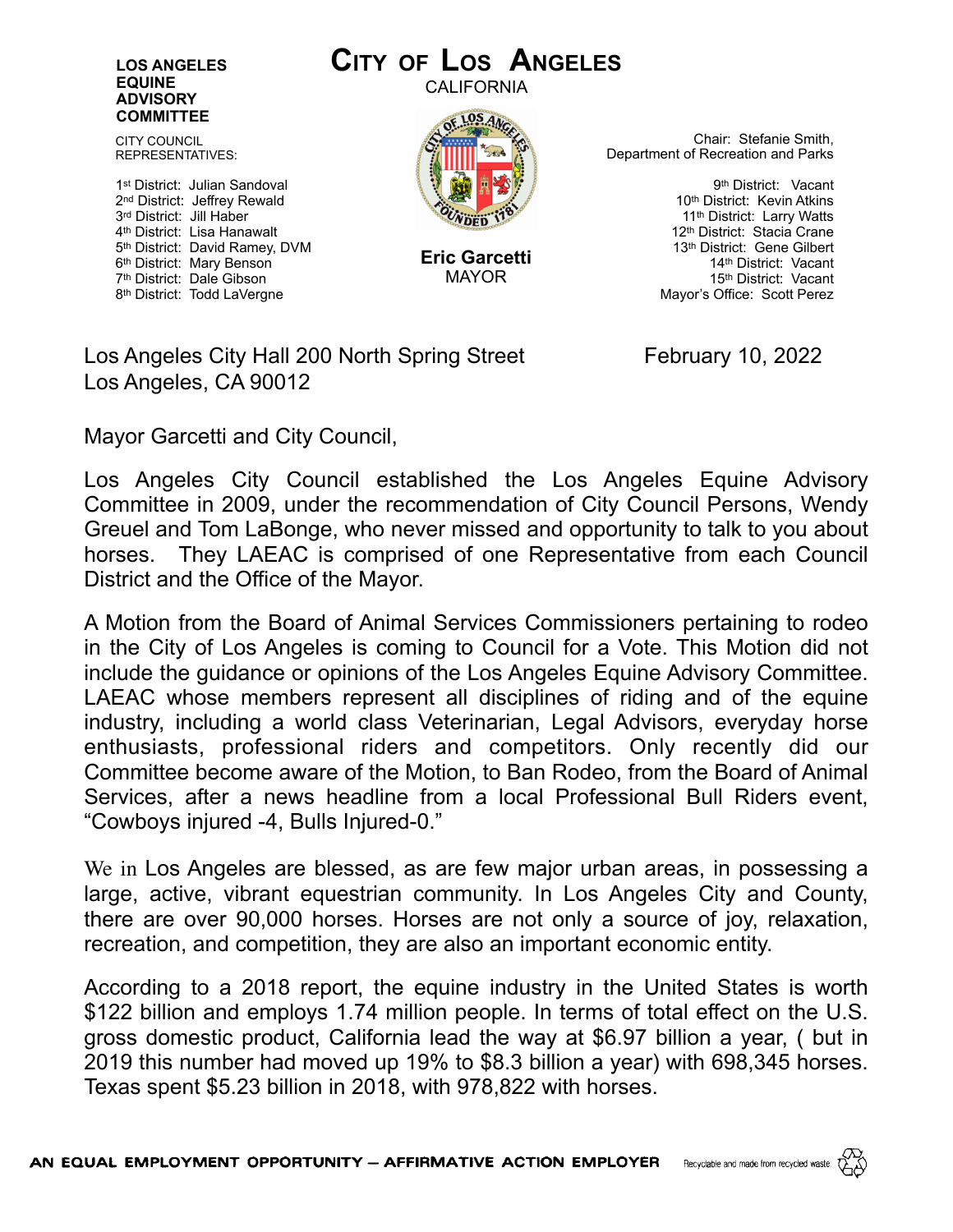By our calculations there are roughly 12 people, or constituents, connected to each horse: family, veterinarians, farriers, trainers, tack stores, feed stores, truck sales, trailer sales, boarding facilities and the list goes on

Rodeo and PBR animals are carefully and Humanely used at Internationally famous events all over the United States and Canada. These bulls have followings of their own and are meticulously cared for. All cattle and horses play an important role in rodeos, competitions, ropings, Cattle sorting, Gymkhanas, and various other events. These animals are fed and cared for at the highest levels to ensure long careers. In exchange for a few seconds of riding, bucking or roping, they are accorded a long and productive life. They are cared for and treated humanely. Cattle prods and other devices have already been addressed and are no longer in use. Rodeo flank straps are no different than a person putting their feet or tickling an animal with their fingers in the flank area. A tight flank strap is how handlers get a bull to lay down.

The Los Angeles Equestrian Community is rooted in and entwined with the history of Los Angeles. Equestrian sports are a healthy outdoor activity, promoting important emotional bonds, both between people and between humans and animals. We on the LAEAC are proud of the family and youth that are out riding and caring for our equine friends and companions. During this time of COVID, the horse industry has exploded. The number of horse owners by our calculations have increased by 20% or more. People that were told to be house bound, have found a new lifestyle in the Equestrian community!

Regrettably, there are those that see any human/animal interaction as cruel and obtrusive, equating horse and dog ownership as a kind of slavery. Humans and animals have sustained mutually beneficial relationships for millennia. This Motion is seen by the LAEAC and the larger Equestrian Community as a slippery slope. Today, ban rodeos and youth gymkhanas, tomorrow every other equestrian Event: jumping, polo, dressage, western riding and reining.

The LAEAC asks that you include our representation in planning, meetings or other activities which will impact equestrian use and equine keeping, including discussion and movement on this motion should it be brought to City Council for a vote. We feel our early participation would have provided valuable knowledge which will enable the process to move smoothly and protect the interests of stakeholders in a transparent and effective way.

We have a chance to show America that we in the west value our Equestrian Heritage. We value the horses and bulls and cattle that we compete on and with. I personally remember the names of bulls: Charlie Brown, EM and Dracula, that I rode at rodeos to get my College Education, and at Pro Rodeos, Like Madison